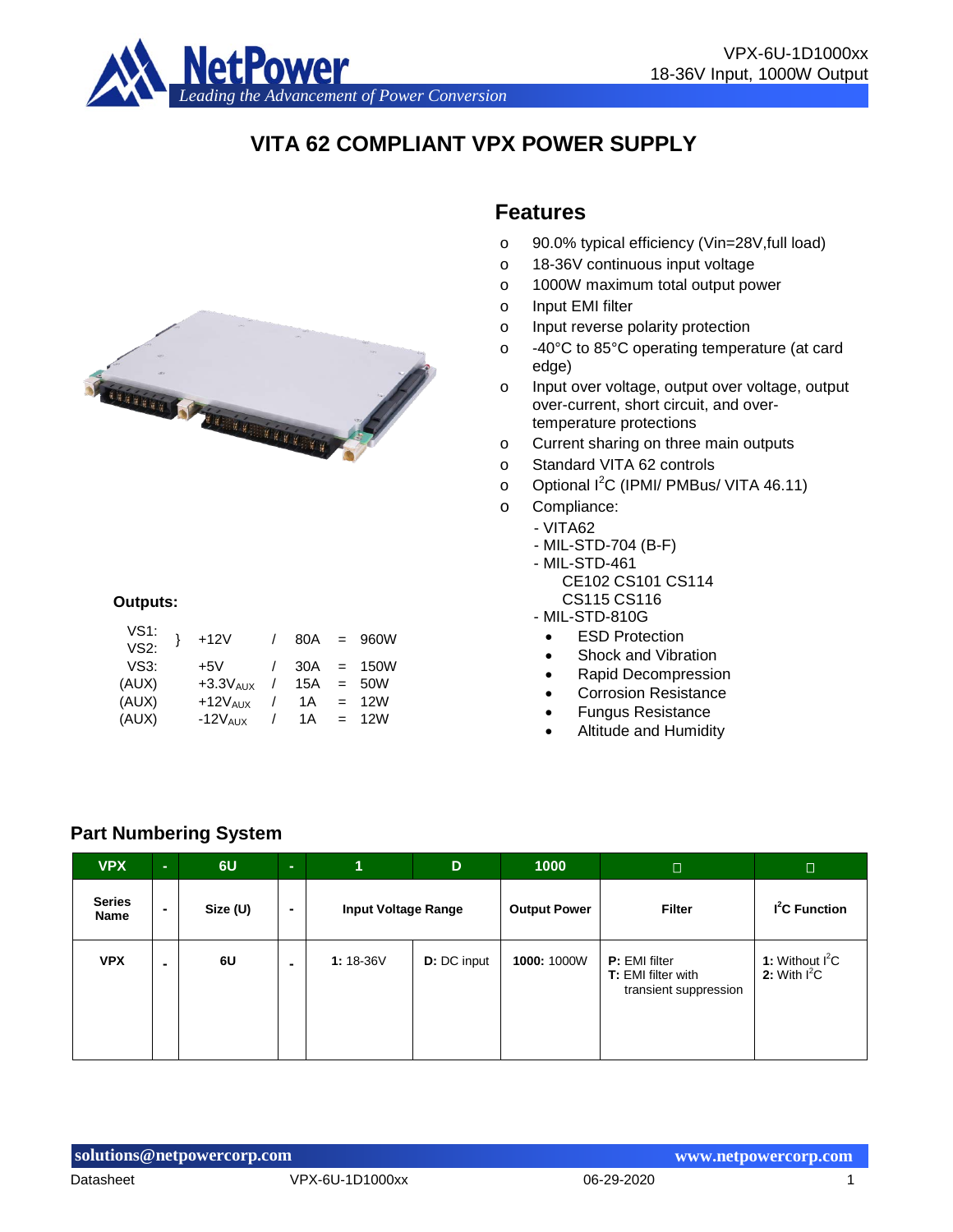

# **Module Specific Specifications**

| <b>Parameter</b>                            | <b>Notes &amp; Conditions</b>                     | Min.           | Typ.  | Max.  | Unit          |
|---------------------------------------------|---------------------------------------------------|----------------|-------|-------|---------------|
| <b>ABSOLUTE MAXIMUM RATINGS</b>             |                                                   |                |       |       |               |
| <b>Input Voltage</b>                        |                                                   |                |       |       |               |
| Non-Operating Input Voltage                 | Continuous                                        | $-50$          |       | 60    | $\vee$        |
| <b>Operating Input Voltage</b>              | Continuous                                        |                |       | 36    | $\vee$        |
| <b>Operating Transient Protection</b>       | 1s Transient, square wave                         |                |       | 50    | $\vee$        |
| <b>Isolation Voltage</b>                    | Input to Output, Input to Case, Output to Case    |                |       | 1,500 | $\vee$        |
| <b>Operating Temperature</b>                | Temperature at card edge                          | $-40$          |       | 85    | °C            |
| <b>Storage Temperature</b>                  |                                                   | $-55$          |       | 105   | $^{\circ}C$   |
| <b>ELECTRICAL SPECIFICATIONS</b>            |                                                   |                |       |       |               |
| <b>Input Voltage</b>                        |                                                   |                |       |       |               |
| Continuous                                  |                                                   | 18             |       | 36    | $\vee$        |
| Transient                                   | 50V Transient for 100ms                           | 18             |       | 50    | $\vee$        |
| Input Under-Voltage Lockout                 |                                                   |                |       |       |               |
| Turn-On Threshold                           |                                                   | 16.5           | 17.0  | 17.5  | $\vee$        |
| <b>Turn-Off Threshold</b>                   |                                                   | 15.5           | 16.0  | 16.5  | $\vee$        |
| <b>FEATURE SPECIFICATIONS</b>               |                                                   |                |       |       |               |
| <b>VITA 62 ON/OFF Control</b>               | Control signals referenced to SIGNAL RETURN       |                |       |       |               |
| ENABLE* Logic High                          | ENABLE* is at high logic level if it's left open  | $\overline{2}$ |       | 3.6   | $\vee$        |
| <b>ENABLE*</b> Logic Low                    |                                                   | $\Omega$       |       | 0.8   | $\vee$        |
| INHIBIT* Logic High                         | INHIBIT* is at high logic level if it's left open | $\overline{2}$ |       | 3.6   | $\vee$        |
| <b>INHIBIT * Logic Low</b>                  |                                                   | 0              |       | 0.8   | $\vee$        |
| <b>RELIABILITY CALCUATIONS</b>              |                                                   |                |       |       |               |
| Calculated MTBF (MIL-217) MIL-HDBK-<br>217F | Ground Benign (GB), 25°C ambient temperature      |                | 2,300 |       | 1000<br>hours |
| Calculated MTBF (MIL-217) MIL-HDBK-<br>217F | Ground Mobile (GM), 25°C ambient temperature      |                | 130   |       | 1000<br>hours |

## **Input Voltage Spikes**

| <b>INPUT VOLTAGE SPIKE SUPPRESSION</b>      |                                    |  |  |  |  |
|---------------------------------------------|------------------------------------|--|--|--|--|
| <b>Module Operates Through these Spikes</b> |                                    |  |  |  |  |
| Input Voltage Spike (Centered on Vin)       |                                    |  |  |  |  |
| $\pm 250V$ , 100 $\mu$ s, Emax = 15mJ       | <b>MIL-STD-1275D</b>               |  |  |  |  |
| $\pm 200$ V, 10us, Rs $\leq 0.5\Omega$      | MIL-STD-461C (CS06); DEF-STAN 61-5 |  |  |  |  |
| $\pm 400V$ , 5µs, Rs $\leq 0.5\Omega$       | MIL-STD-461C (CS06)                |  |  |  |  |
| $\pm 600V$ , 10us, Rs = 50 $\Omega$         | RTCA/DO-160E                       |  |  |  |  |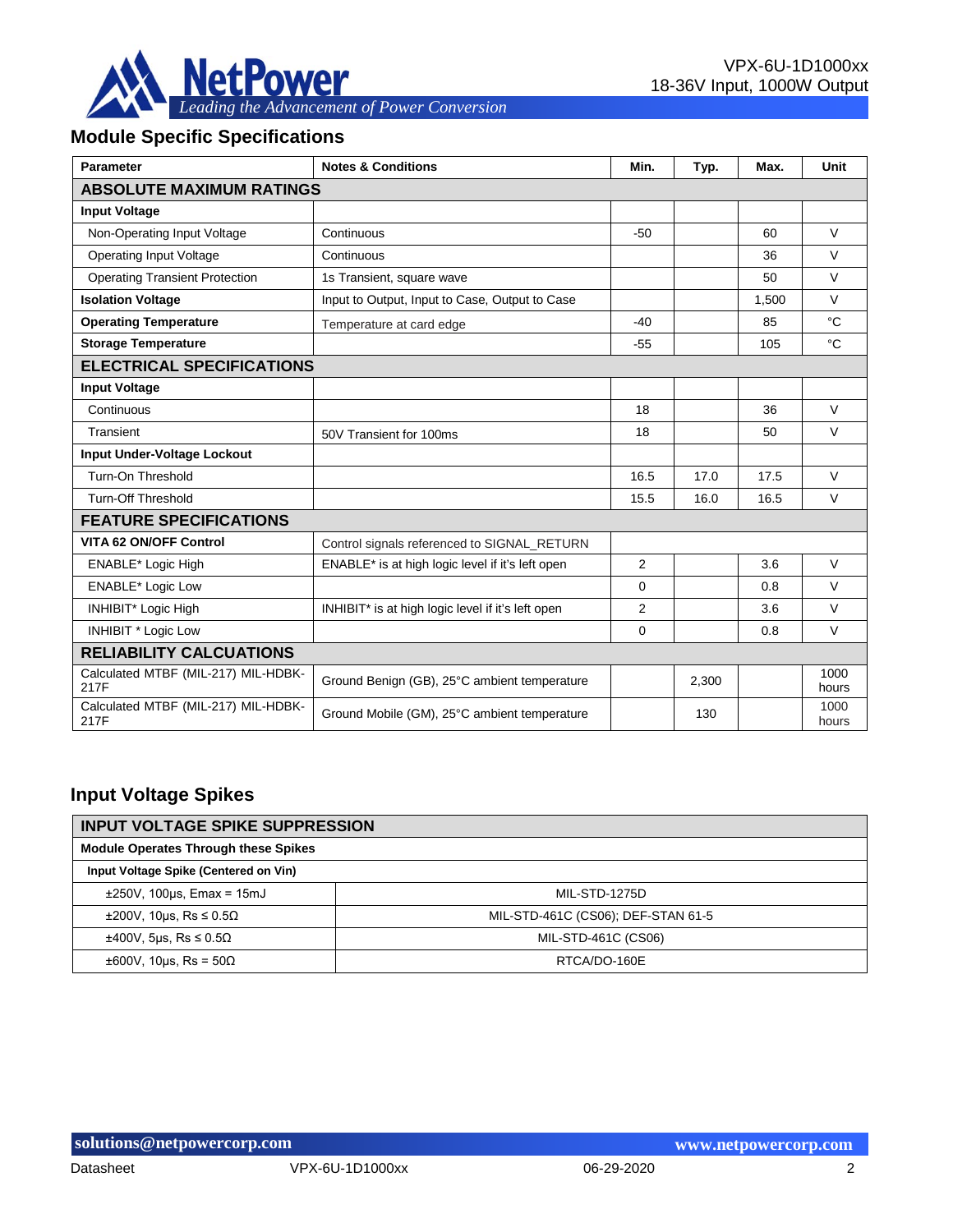

#### **Output Characteristics**

| <b>Parameter</b>                                                                                                                       | $+12V$      | $+5V$     | $+3.3V_{AIIX}$    | $+12V_{AIIX}$     | $-12V_{AUX}$ |
|----------------------------------------------------------------------------------------------------------------------------------------|-------------|-----------|-------------------|-------------------|--------------|
| <b>OUTPUT CHARACTERISTICS</b>                                                                                                          |             |           |                   |                   |              |
| <b>Output Voltage Set Point</b>                                                                                                        | 12V         | 5V        | 3.3V              | 12V               | $-12V$       |
| 28Vin. 50% load                                                                                                                        | (±1%)       | (±1%)     | (±1%)             | (±1%)             | (±1%)        |
| <b>Output Voltage Range</b>                                                                                                            | 12V         | 5V        | 3.3V              | 12V               | $-12V$       |
| Over line, load, temperature                                                                                                           | $(\pm 3\%)$ | (±3%)     | $(\pm 3\%)$       | (±3%)             | $(\pm 3\%)$  |
| Output Voltage Ripple (peak-peak)<br>Full load, measured with 1µF capacitor and 10µF<br>tantalum capacitor. (5 Hz to 20 MHz bandwidth) | 100mV       | 50mV      | 80 <sub>m</sub> V | 80 <sub>m</sub> V | 100mV        |
| <b>Output Current Range</b><br>Total Output Power Limits to 1000W                                                                      | $0 - 80A$   | $0 - 30A$ | $0-15A$           | $0-1A$            | $0-1A$       |
| <b>Output Over-Voltage Protection Set Point</b>                                                                                        | 14.8V       | 6V        | 4.5V              | 14.8V             | N/A          |
| <b>Output Current-Limit Set Point</b>                                                                                                  | 100A        | 45A       | 19A               | 2A                | N/A          |
| <b>Maximum External Output Capacitance</b>                                                                                             | 4000uF      | 1000uF    | 2000uF            | 200uF             | 200uF        |
| <b>MAXIMUM TOTAL OUTPUT POWER</b>                                                                                                      |             |           | 1000W             |                   |              |

## **Qualification Tests**

| <b>TEST</b>                 | <b>STANDARD</b>                                 |
|-----------------------------|-------------------------------------------------|
| <b>Random Vibration</b>     | MIL-STD-810, 514.6 - Procedure I, Class V3      |
| <b>Shock</b>                | MIL-STD-810, 516.6 - Procedure I, VI, Class OS2 |
| <b>Altitude</b>             | MIL-STD-810, 500.5 - Procedure I, II, III       |
| <b>Fungus Resistance</b>    | MIL-STD-810, 508.6                              |
| <b>Corrosion Resistance</b> | <b>ASTM G85, Annex A4</b>                       |
| Humidity                    | MIL-STD-810, 507.5 - Procedure II               |
| <b>High Temperature</b>     | MIL-STD-810, 501.5 - Procedure I, II            |
| <b>Low Temperature</b>      | MIL-STD-810, 502.5 - Procedure I, II            |
| <b>Temperature Cycling</b>  | MIL-STD-202, 107 - Class C4                     |
| <b>ESD</b>                  | EN61000-4-2, Level 4; 15kV Air Discharge        |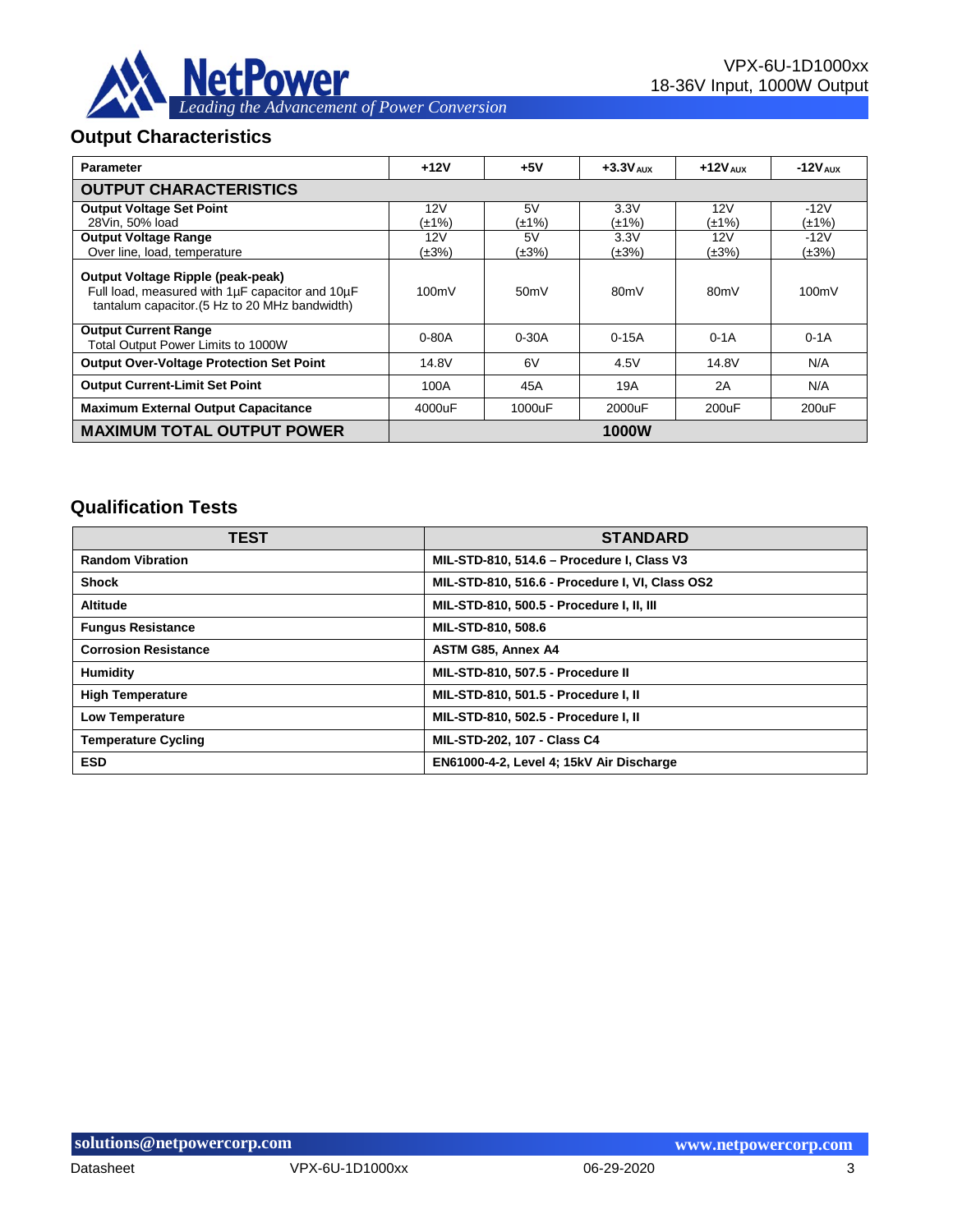

#### **Block Diagram**

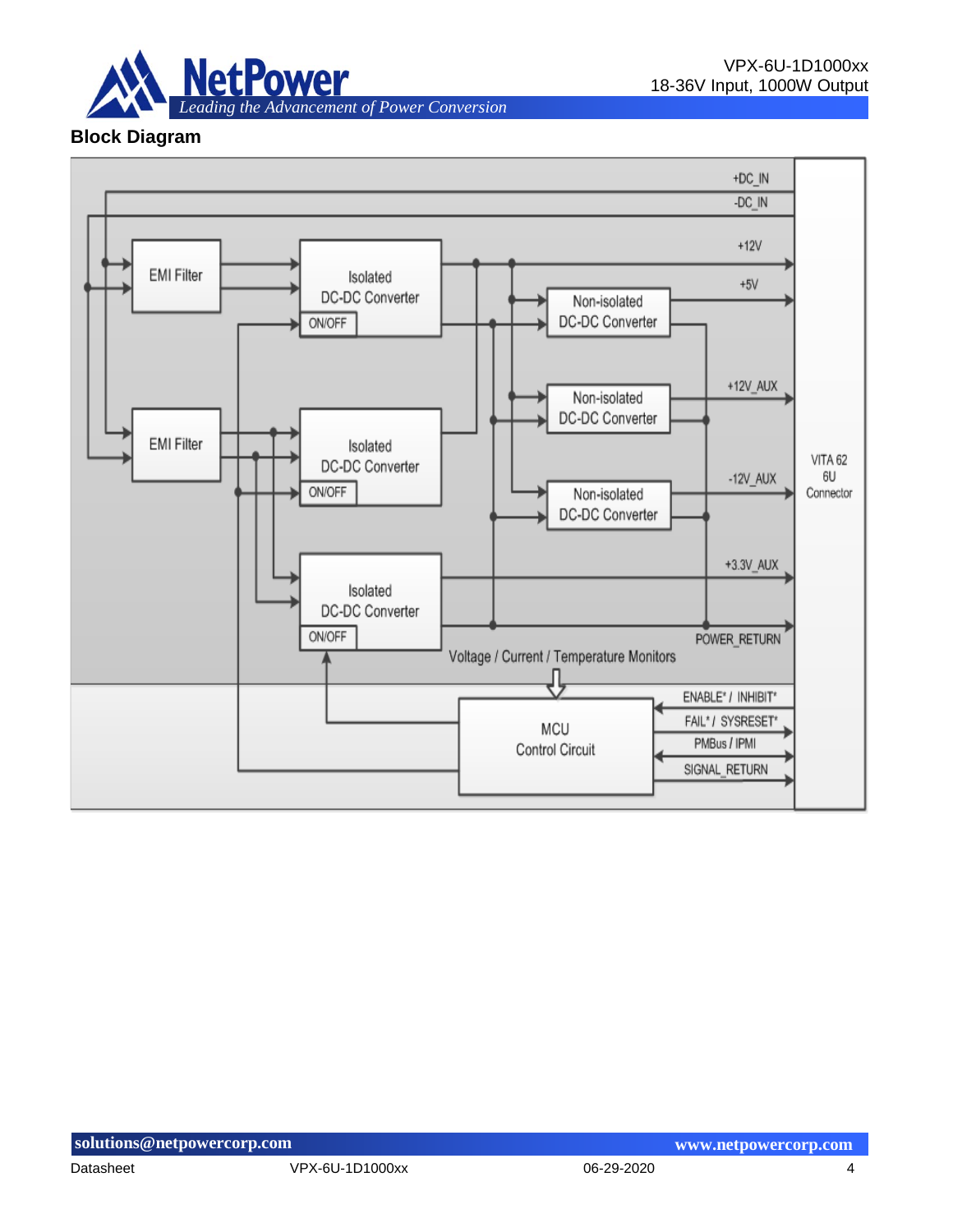

#### **Features**

| <b>Control States</b> |                       |              |                                            |  |  |
|-----------------------|-----------------------|--------------|--------------------------------------------|--|--|
|                       | <b>Control Inputs</b> |              | <b>State of Outputs</b>                    |  |  |
| <b>ENABLE*</b>        | <b>INHIBIT*</b>       | $+3.3V$ _AUX | <b>VS1, VS2, VS3</b><br>+12V_AUX, -12V_AUX |  |  |
| <b>HIGH</b>           | <b>HIGH</b>           | <b>OFF</b>   | <b>OFF</b>                                 |  |  |
| <b>HIGH</b>           | LOW                   | <b>OFF</b>   | <b>OFF</b>                                 |  |  |
| LOW                   | <b>HIGH</b>           | ON           | <b>ON</b>                                  |  |  |
| LOW                   | LOW                   | ON           | <b>OFF</b>                                 |  |  |

*At power-on, if ENABLE\* and INHIBIT\* are configured to turn all outputs on, +3.3V\_AUX will be powered up 100ms prior to other outputs.*

|                                          | <b>Parallel Operation</b>                                                                                                                                                                                                                                                                                                                                                                                                                                                                                                                                                                                               |  |  |  |  |  |  |
|------------------------------------------|-------------------------------------------------------------------------------------------------------------------------------------------------------------------------------------------------------------------------------------------------------------------------------------------------------------------------------------------------------------------------------------------------------------------------------------------------------------------------------------------------------------------------------------------------------------------------------------------------------------------------|--|--|--|--|--|--|
| +12V MAIN &<br>+5V MAIN                  | +12V_MAIN and +5V_MAIN support active current sharing. For parallel operation of multiple converters,<br>+12V Share(+),+5V Share(+), ENABLE <sup>*</sup> and INHIBIT <sup>*</sup> of all modules should be connected together respectively. It<br>is suggested to have a ground plane on the system board for POWER_RETURN to reduce the ground noise impact<br>on the current share accuracy. The loop formed by the trace connecting the Share pins and the ground trace should<br>be minimized to avoid noise coupling into the current share circuitry. Adding capacitance to these share lines must be<br>avoided. |  |  |  |  |  |  |
| $+3.3V$ AUX,<br>+12V AUX &<br>$-12V$ AUX | These auxiliary outputs do not support active current sharing. However, all these auxiliary outputs have OR'ing<br>MOSFETs or OR'ing diodes imbedded to support parallel operation. Total output current on any of the outputs should<br>not exceed its current rating of a single module.                                                                                                                                                                                                                                                                                                                              |  |  |  |  |  |  |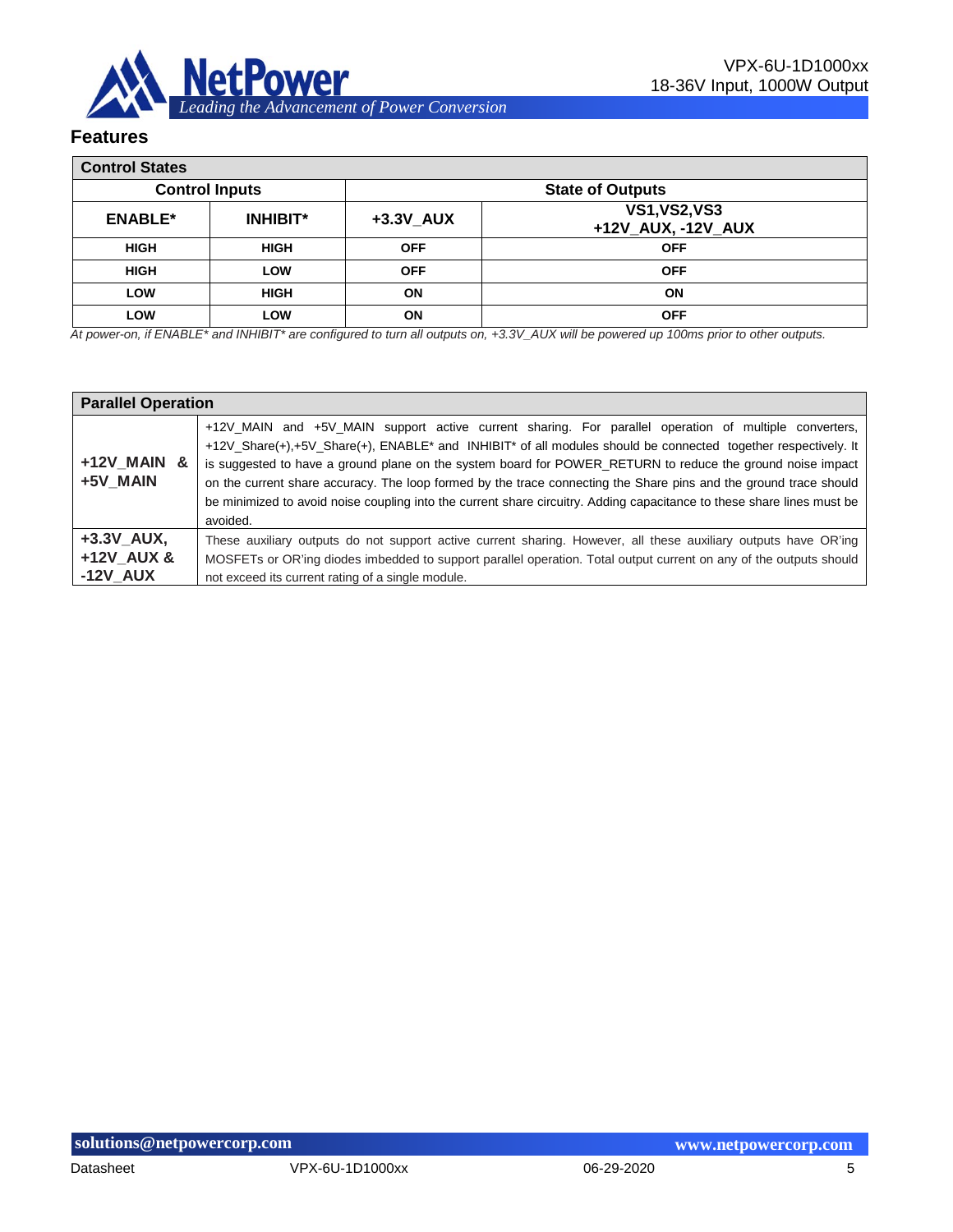

#### **PIN Assignments**



#### 6U P0 Connector 6U P1 Connector

| <b>PIN</b>     | <b>FUNCTION</b> | <b>DESCRIPTION</b>     |
|----------------|-----------------|------------------------|
| P7             | +DC IN          | Positive input voltage |
| P <sub>6</sub> | +DC IN          | Positive input voltage |
| P <sub>5</sub> | -DC IN          | Negative input voltage |
| P4             | -DC IN          | Negative input voltage |
| P <sub>3</sub> | No Connection   |                        |
| P <sub>2</sub> | No Connection   |                        |
| P <sub>1</sub> | <b>CHASSIS</b>  | Chassis                |

| <b>PIN</b>      | <b>FUNCTION</b>     | <b>DESCRIPTION</b>                                                                    |  |  |  |
|-----------------|---------------------|---------------------------------------------------------------------------------------|--|--|--|
| P <sub>10</sub> | +12V_MAIN           |                                                                                       |  |  |  |
| P <sub>9</sub>  | +12V_MAIN           | +12V main output voltage, 80A rated                                                   |  |  |  |
| A9              | $+12V$ _SENSE(+)    |                                                                                       |  |  |  |
| <b>B9</b>       | $+12V$ _SENSE(+)    | Should be connected to +12V_MAIN either remotely or at the connector                  |  |  |  |
| C <sub>9</sub>  | $+5V$ _SENSE(+)     | Should be connected to +5V_MAIN either remotely or at the connector                   |  |  |  |
| D <sub>9</sub>  | LED_DISABLE         | Internally pulled up to 3.3V, connect to SIGNAL_RETURN to disable LED                 |  |  |  |
| A8              | +12V_SENSE(-)       |                                                                                       |  |  |  |
| <b>B8</b>       | +12V_SENSE(-)       | Should be connected to POWER_RETURN either remotely or at the connector               |  |  |  |
| C8              | No Connection       |                                                                                       |  |  |  |
| D <sub>8</sub>  | No Connection       |                                                                                       |  |  |  |
| A7              | $+12V$ _SHARE(+)    |                                                                                       |  |  |  |
| B7              | $+12V$ _SHARE $(-)$ | Active current share differential pair for +12V_MAIN                                  |  |  |  |
| C7              | $+5V$ _SHARE $(+)$  | Active current share for +5V_MAIN                                                     |  |  |  |
| D7              | SIGNAL_RETURN       | Ground pin for control signals                                                        |  |  |  |
| P <sub>8</sub>  | POWER_RETURN        |                                                                                       |  |  |  |
| P7              | POWER_RETURN        | Common output voltage return pin, 40A rated per pin                                   |  |  |  |
| A <sub>6</sub>  | SM <sub>2</sub>     | Redundant I <sup>2</sup> C Clock Line, see Note1                                      |  |  |  |
| B6              | SM <sub>3</sub>     | Redundant I <sup>2</sup> C Data Line, see Note1                                       |  |  |  |
| C6              | $-12V$ $AUX$        | -12V auxiliary output voltage, 1A rated                                               |  |  |  |
| D <sub>6</sub>  | SYSRESET*           | System Reset is actively low. It will float when all outputs are within specification |  |  |  |
| A5              | No Connection       |                                                                                       |  |  |  |
| <b>B5</b>       | No Connection       |                                                                                       |  |  |  |
| C5              | SM <sub>0</sub>     | Primary I <sup>2</sup> C Clock Line, see Note1                                        |  |  |  |
| D <sub>5</sub>  | SM <sub>1</sub>     | Primary I <sup>2</sup> C Data Line, see Note1                                         |  |  |  |
| A4              | No Connection       |                                                                                       |  |  |  |
| <b>B4</b>       | No Connection       |                                                                                       |  |  |  |
| C4              | GA1*                | Geographical Address, see Note1                                                       |  |  |  |
| D <sub>4</sub>  | GA0*                | Geographical Address, see Note1                                                       |  |  |  |
| A3              | No Connection       |                                                                                       |  |  |  |
| <b>B3</b>       | +12V AUX            | +12V auxiliary output voltage, 1A rated                                               |  |  |  |
| C <sub>3</sub>  | No Connection       |                                                                                       |  |  |  |
| D <sub>3</sub>  | No Connection       |                                                                                       |  |  |  |
| P <sub>6</sub>  | +5V_MAIN            | +5V main output voltage, 30A rated                                                    |  |  |  |
| P <sub>5</sub>  | +5V_MAIN            |                                                                                       |  |  |  |
| <b>P4</b>       | POWER RETURN        | Common output voltage return pin, 40A rated per pin                                   |  |  |  |
| P <sub>3</sub>  | POWER_RETURN        |                                                                                       |  |  |  |
| A <sub>2</sub>  | No Connection       |                                                                                       |  |  |  |
| <b>B2</b>       | FAIL*               | When any of the output is not within specification, FAIL* signal will be driven low   |  |  |  |
| C <sub>2</sub>  | INHIBIT*            | Input control signal as defined in VITA 62, referenced to SIGNAL_RETURN               |  |  |  |
| D <sub>2</sub>  | ENABLE*             | Input control signal as defined in VITA 62, referenced to SIGNAL_RETURN               |  |  |  |
| A <sub>1</sub>  | No Connection       |                                                                                       |  |  |  |
| <b>B1</b>       | No Connection       |                                                                                       |  |  |  |
| C <sub>1</sub>  | I2C1_SMBA           | Primary I2C Alert Line, see Note1                                                     |  |  |  |
| D <sub>1</sub>  | I2C3_SMBA           | Redundant I2C Alert Line, see Note1                                                   |  |  |  |
| P <sub>2</sub>  | $+3.3V$ _AUX        | +3.3V auxiliary output voltage, 15A rated                                             |  |  |  |
| <b>P1</b>       | POWER RETURN        | Common output voltage return pin, 40A rated per pin                                   |  |  |  |

*Note1: Refer to NetPower "VPX Communication Guide" for details.*